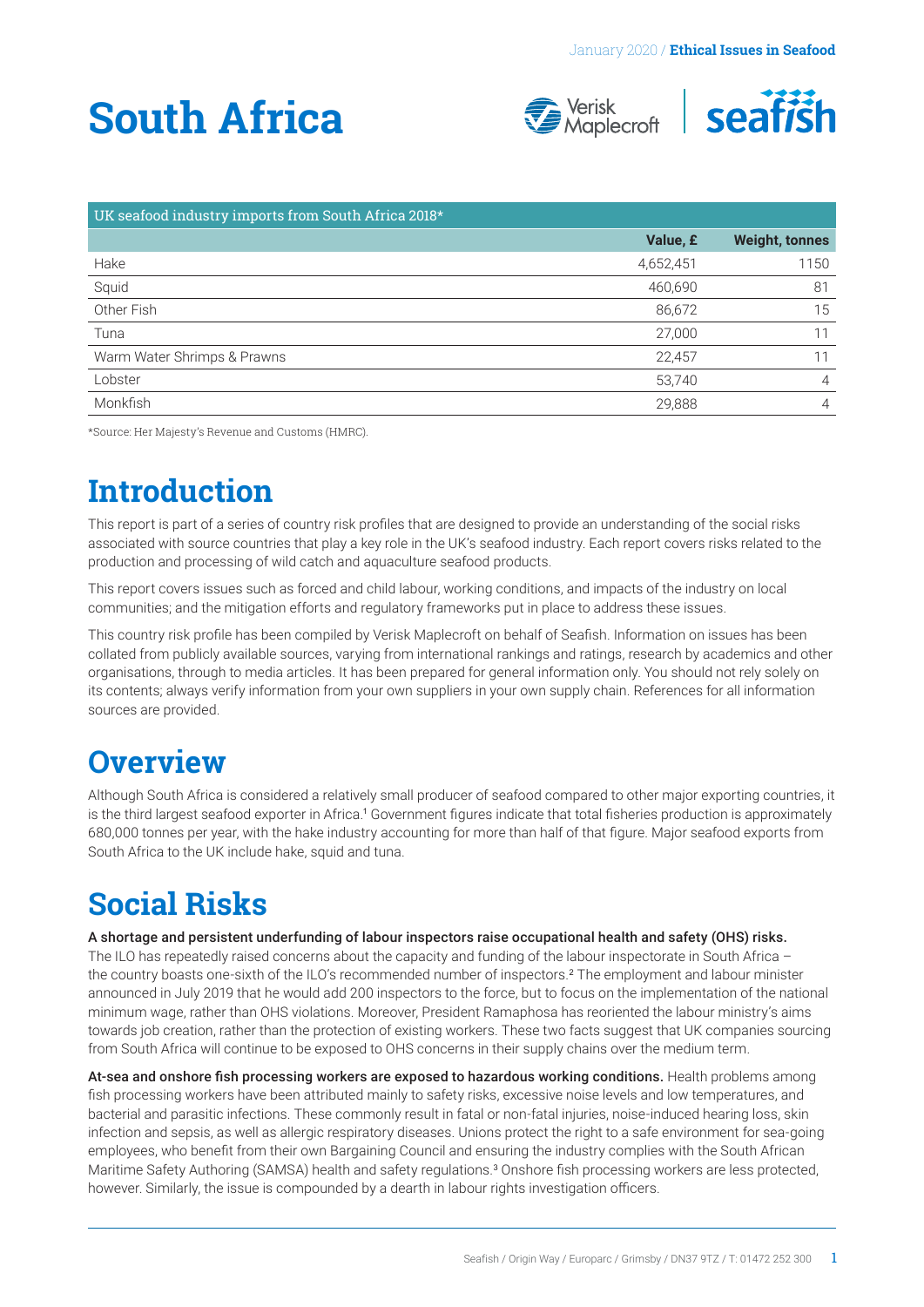<span id="page-1-0"></span>A new framework to address issues of forced labour is unlikely to be robust enough to combat foreign-perpetrated trafficking in persons. Foreign male forced labour victims have been discovered in fishing vessels in South Africa's territorial waters. Local NGOs estimate 10 to 15 victims of labour trafficking disembark each month in Cape Town.<sup>[4](#page-4-0)</sup> Equally, the 2019 US Department of State's Trafficking in Persons report listed South Africa as in the Tier 2 watch list.[5](#page-4-0)

In response, on 2 May 2019, the South African Department of Justice, alongside the United Nations Office on Drugs and Crime (UNODC), launched a national policy framework to prevent and combat the trafficking of persons. The framework is intended to bolster existing anti-trafficking legislation and improve responses to trafficking.<sup>[6](#page-4-0)</sup> However, it is unlikely to focus explicitly on the fishing industry, given there are reports of labour trafficking across multiple sectors in South Africa, many of which are easier to police than the offshore fishing industry.

This said, the Global Slavery Index in 2018 established a list of the seven countries most at risk from modern slavery in their fishing industries, and South Africa did not feature. This implies that globally, South Africa does not rate as highly as other fishing locations.[7](#page-4-0)

There is a high risk of industrial action in the fishing industry. Fishing unions are very active in South Africa, reinforced by strong freedom of association rights. Industrial action for companies sourcing from South Africa could result in profit losses, contractual disputes and delayed deliveries. According to the South Africa Deep-Sea Trawling Industry Association (SADSTIA), the deep-sea hake trawling sector, South Africa's largest fishery, and the predominant export fish to the UK market, employs 7,300 fully unionised workers out of a total of 30,000. Others are part-unionised.[8](#page-4-0)

High levels of unionisation in other private sectors has resulted in production stoppages. A recent five-month strike in the mining sector at Sibanye-Stillwater's gold mines cost the company up to USD100 million in lost production.<sup>[9](#page-4-0)</sup> A concentration of employees in the Western Cape province – around 90% of the people directly employed in the commercial fisheries sector in South Africa are located within the Western Cape province – raises the stakes for potential industrial action.[10](#page-4-0) The reallocation of long-term rights for 12 commercial fisheries, scheduled for 2020, could provoke strike action if rights are altered for large employers.

The government is committed to reforming the lacklustre economy through job creation, particularly in the marine economy. A likely target for development is the hake fishery. One of their focus points is the sustainable development of the 'oceans economy', through Operation Phakisa. According to the government, the ocean's economy has the potential to contribute up to R177 billion (GBP9.27 billion) to gross domestic product (GDP) and create just over one million jobs by 2033.[11](#page-4-0)

South Africa's economy is highly reliant on commercial hake fishing. According to the industry body, SADSTIA, fishing companies that catch hake for local and international markets contribute R6.7 billion (GBP365 million) to the South African economy annually.<sup>[12](#page-4-0)</sup> Additionally, just under 12,000 of the 30,000 workers are involved in some way in hake fishing, and the hake industry accounts for more than half of the value of South Africa's commercial fisheries.[13](#page-4-0)

### **Regulations and risk mitigation**

Further amendments to the Maritime Labour Convention (MLC) improve crew safety and welfare for South African seafarers. In addition to the numerous health and safety matters that the MLC requires should be considered, there are added 'problems arising from harassment and bullying'. These changes are not mandatory, although flag states must give thought to implementing them.

The South African government has not comprehensively investigated human trafficking in the fishing sector. Traffickers exploit foreign male victims from countries such as Cambodia, Thailand and Indonesia aboard fishing vessels in South Africa's waters. Each month, NGOs estimate that 10-15 victims of labour trafficking disembark in the capital city.[14](#page-4-0)

ILO Fishing Convention showing its worth in Cape Town after the first fishing vessel was detained due to poor working conditions. The provisions were ratified and came into force in 2017 and in June 2018, the owner of the 380-ton vessel was forced to revise the working conditions, following a series of complaints by the crew.[15](#page-4-0)

### **International conventions and rankings**

The following tables indicate which international labour conventions South Africa has ratified. The ratification of these conventions is a good indicator of a source country's commitment to enforcing internationally accepted best practices in the seafood industry when combined with thorough national legislation and well-resourced enforcement mechanisms. While these lists are not exhaustive, they cover major conventions that are most relevant to the seafood industry.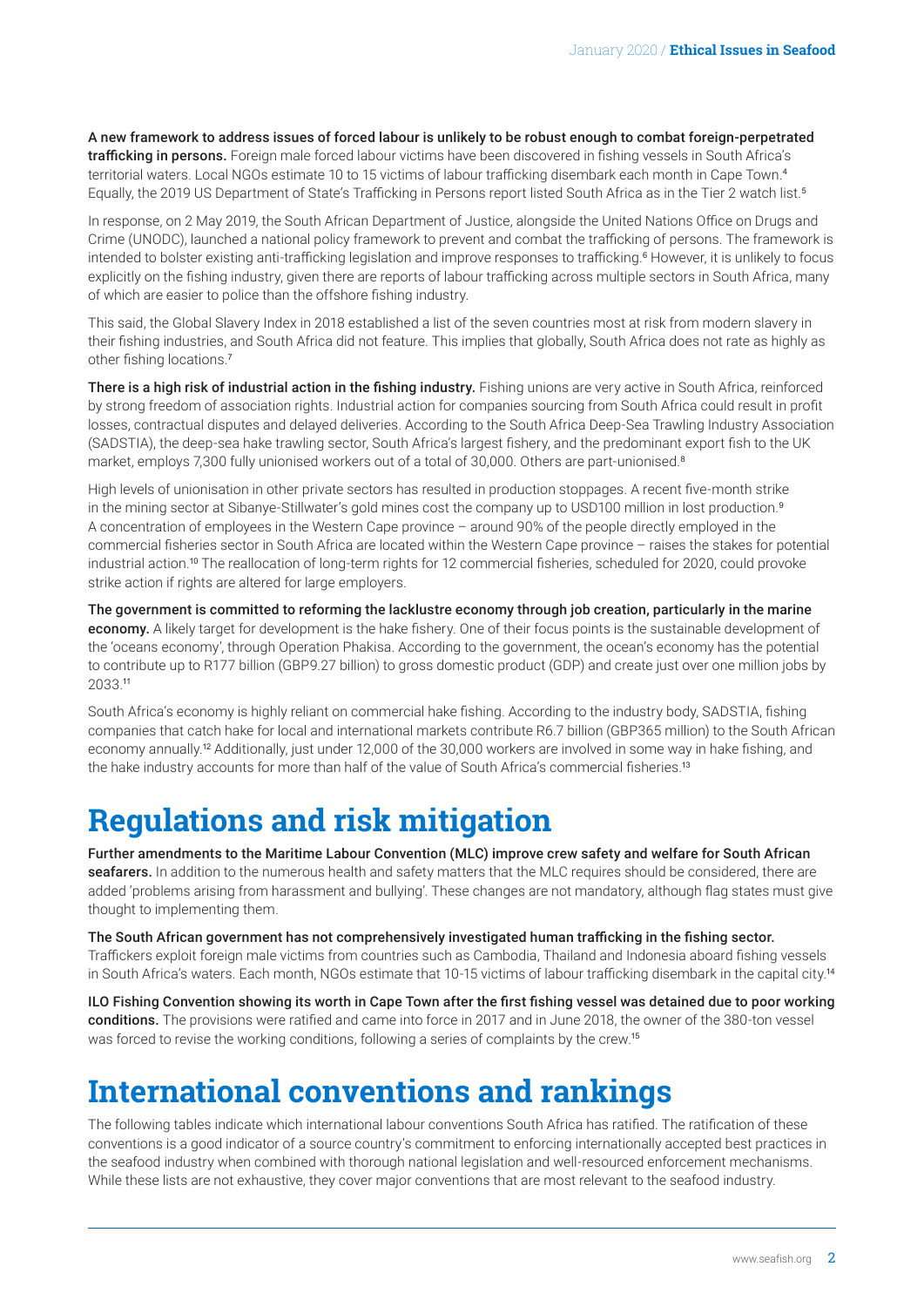| International Labour Organization (ILO) Conventions                     | Ratification |
|-------------------------------------------------------------------------|--------------|
| Freedom of Association and Protection of the Right to Organise (No. 87) | Yes          |
| Right to Organise and Collective Bargaining (No. 98)                    | Yes          |
| Forced Labour (No. 29)                                                  | Yes          |
| Abolition of Forced Labour (No. 105)                                    | Yes          |
| Equal Remuneration (No. 100)                                            | Yes          |
| Discrimination (Employment and Occupation) (No. 111)                    | Yes          |
| Minimum Age (No. 138)                                                   | Yes          |
| Worst Forms of Child Labour (No. 182)                                   | Yes          |
| Hours of Work (Industry) (No.1)                                         | <b>No</b>    |
| Weekly Rest (Industry) (No.14)                                          | <b>No</b>    |
| Protection of Wages (No. 95)                                            | <b>No</b>    |
| Minimum Wage Fixing (No.131)                                            | <b>No</b>    |
| Occupational Safety and Health (No. 155)                                | Yes          |
| Occupational Health Services (No. 161)                                  | <b>No</b>    |
| Labour Inspection (No. 81)                                              | <b>No</b>    |
| Private Employment Agencies (No. 181)                                   | <b>No</b>    |
| Maritime Labour Convention (No. 186)                                    | Yes          |
| Work in Fishing Convention (No. 188)                                    | Yes          |

| United Nations (UN) Conventions                                                                                                                            | <b>Ratification</b> |
|------------------------------------------------------------------------------------------------------------------------------------------------------------|---------------------|
| Convention against Transnational Organized Crime and the Protocol to Prevent, Suppress and<br>Punish Trafficking in Persons, Especially Women and Children | Yes                 |
| Convention against Transnational Organized Crime                                                                                                           | Yes                 |
| Convention for the Suppression of the Traffic in Persons and of the Exploitation and the<br>Prostitution of Others                                         | Yes                 |
| Convention on the Protection of the Rights of All Migrant Workers and Members of Their Families                                                            | <b>No</b>           |
| Convention to Suppress the Slave Trade and Slavery                                                                                                         | Yes                 |
| Supplementary Convention on the Abolition of Slavery, Slave Trade and Institutions and Practices<br>Similar to Slavery                                     | <b>No</b>           |

| Other Conventions                                                                            | Ratification |
|----------------------------------------------------------------------------------------------|--------------|
| FAO Agreement on Port State Measures to Prevent, Deter and Eliminate Illegal, Unreported and | No.          |
| Unregulated Fishing                                                                          |              |

### **Rankings in global indices**

#### **US Department of State Trafficking in Persons (TIP) Report**

The TIP report is released annually by the US Department of State and offers a summary of the laws and enforcement efforts of various countries with respect to human trafficking. Specifically, it ranks countries based on a '3P paradigm' of prosecuting traffickers, protecting victims and preventing crime. Scoring on these elements is then collated to give each country a ranking. The rankings range from Tier 1 which indicates governments of countries that fully comply with the Trafficking Victims Prevention Act (TVPA) minimum standards for the elimination of trafficking to Tier 3 for the governments of countries that do not fully comply with the TVPA's minimum standards and are not making significant efforts to do so.

#### Rating: Tier 2 Watch List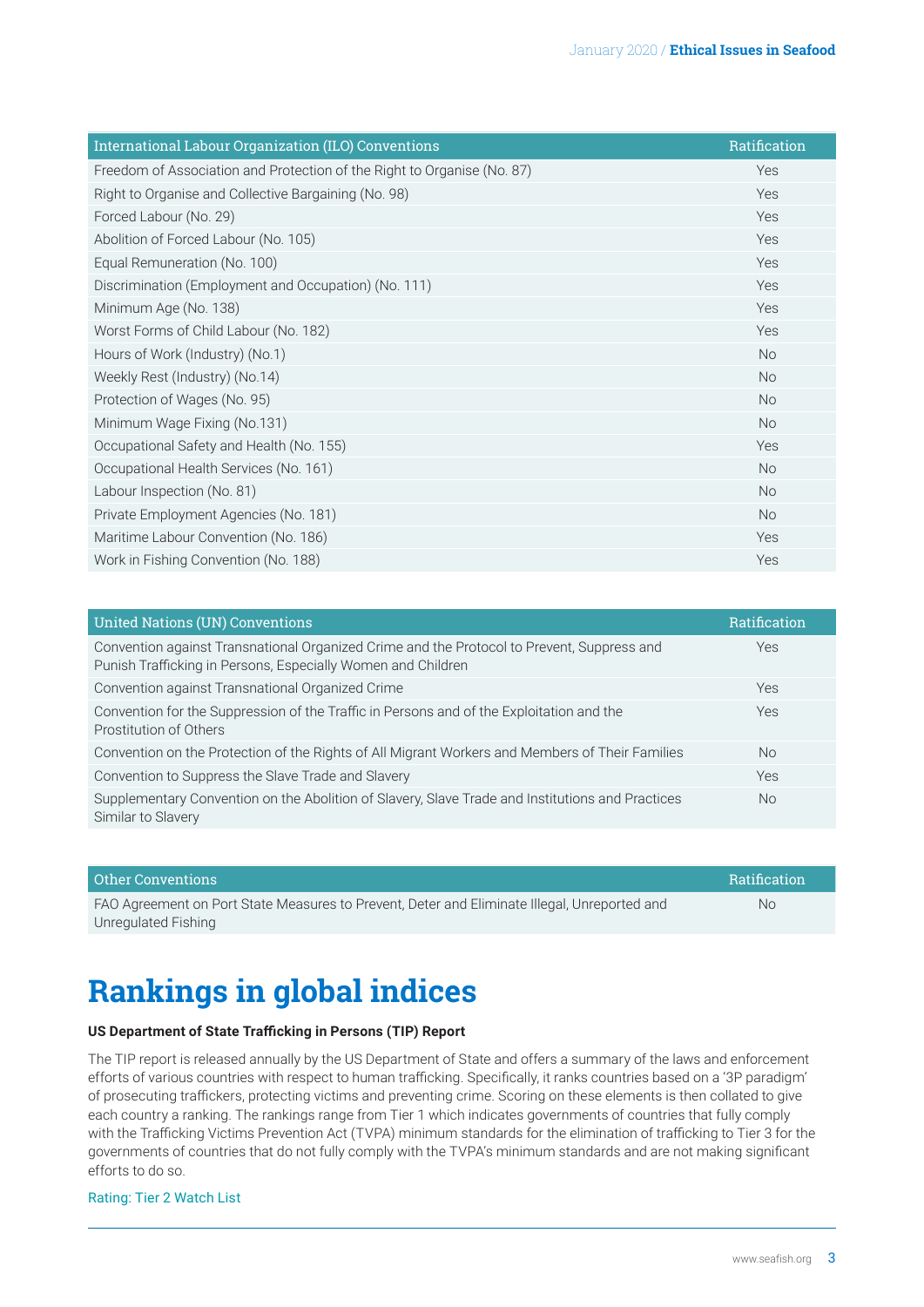<span id="page-3-0"></span>According to the US Department of State's 2019 Trafficking in Person's report, South Africa does not fully meet the minimum standards for the elimination of trafficking but is making significant efforts to do so. These included increased prosecution rates, police training, NGO funding, and international cooperation to implement a new National Policy Framework on Trafficking in Persons.[16](#page-4-0)

#### **Global Slavery Index**

The 2018 Global Slavery Index measures the extent of modern slavery country by country, and the steps governments are taking to respond to this issue, to objectively measure progress toward ending modern slavery.

There are two rankings:

1. Rankings of countries by prevalence of the population in modern slavery. Rankings range from 1 to 167 – with 1 the worst and 167 the best, in terms of the prevalence of slavery.

2. Rank of countries in terms of Government response to the issue. This is an indication of how governments are tackling modern slavery. This ranking ranges from AAA at the top to D at the bottom, with AAA denoting the most effective and comprehensive Government response.

#### For prevalence South Africa ranks: 110/167 (where a ranking of 1 indicates highest risk).

Overall, South Africa is one of the lower risk countries scored on the index. According to the special report on the fishing sector, it is considered a low risk for Wealth and Institutional Capacity, but medium risk for National Fisheries Policy which addresses catch outside EEZ, distant water fishing, and subsidies.[17](#page-4-0)

In terms of Government response South Africa ranks B. This indicates the government has introduced a response to modern slavery with limited victim support services, a criminal justice framework that criminalises some forms of modern slavery or has recently amended inadequate legislation and policies), a body or mechanisms that coordinate the response, and has policies that provide some protection for those vulnerable to modern slavery. There is evidence that some government policies and practices may criminalise and/or deport victims and/or facilitate slavery. Services may be provided by the International Organisations (IOs)/NGOs with international funding, sometimes with government monetary or in-kind support.

#### **EU Illegal, Unreported and Unregulated Fishing Carding Process/Watch List**

Under the IUU Regulation, non-EU countries identified as having inadequate measures in place to prevent and deter this activity may be issued with a formal warning (yellow card) to improve. If they fail to do so, they face having their fish banned from the EU market (red card) among other measures.

South Africa is not on the EU IUU Watch List.